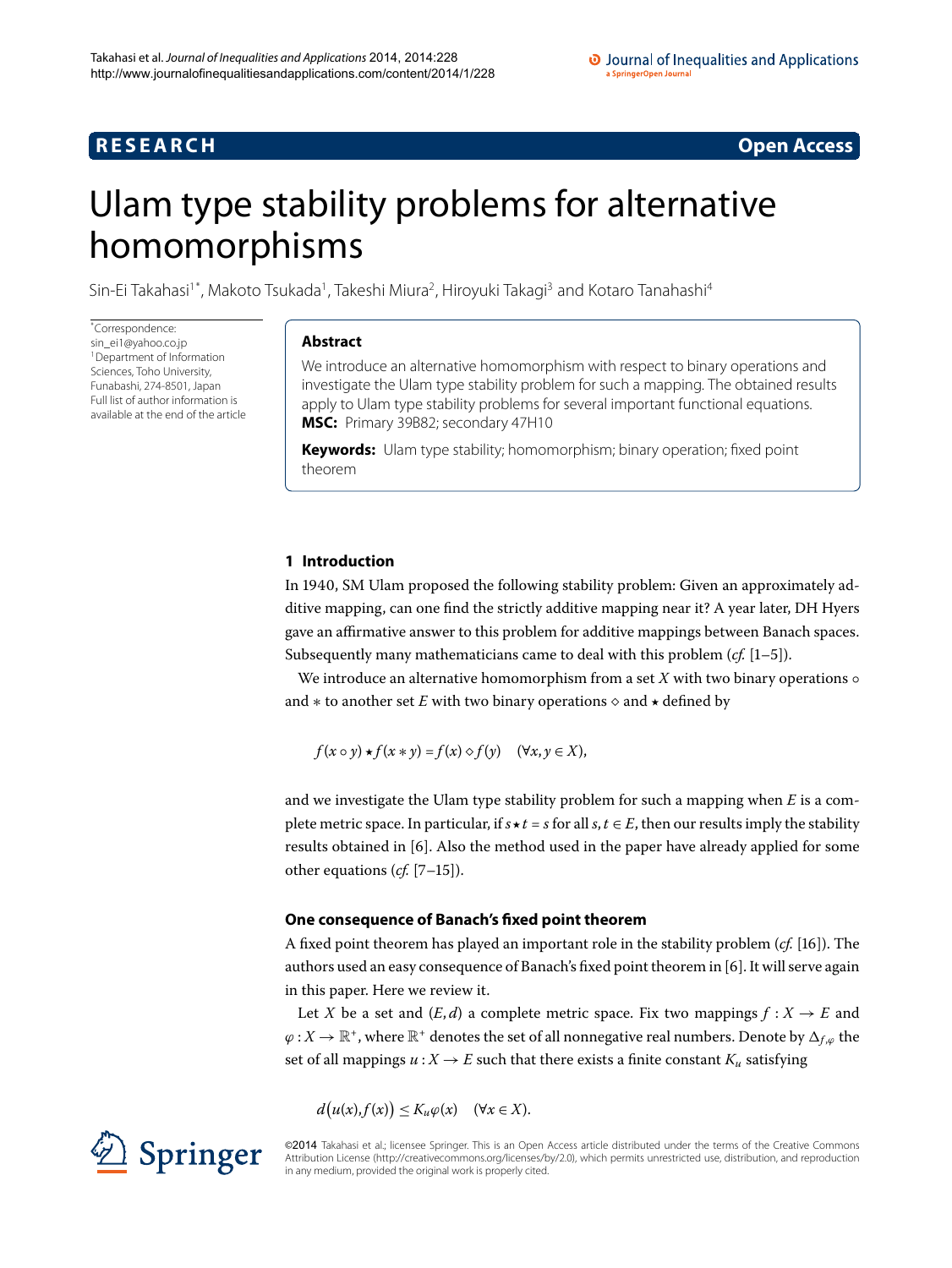For any  $u, v \in \Delta_{f, \varphi}$ , we define

$$
\rho_{f,\varphi}(u,v)=\inf\big\{K\geq 0:d\big(u(x),v(x)\big)\leq K\varphi(x)\,(\forall x\in X)\big\}.
$$

Then  $(\Delta_{f,\omega}, \rho_{f,\omega})$  is a complete metric space which contains *f*.

Now, fix three mappings  $\sigma: X \to X$ ,  $\tau: E \to E$  and  $\varepsilon: X \times X \to \mathbb{R}^+$ . For any mapping  $u: X \to E$ , we define the mapping  $T_{\sigma, \tau} u: X \to E$  by

$$
(T_{\sigma,\tau}u)(x)=\tau(u(\sigma x))\quad(x\in X).
$$

Also, we consider three quantities:

$$
\alpha_{\sigma,\varepsilon} = \inf \{ K \ge 0 : \varepsilon(\sigma x, \sigma y) \le K\varepsilon(x, y) \ (x, y \in X) \},
$$
  
\n
$$
\beta_{\sigma,\varphi} = \inf \{ K \ge 0 : \varphi(\sigma x) \le K\varphi(x) \ (x \in X) \},
$$
  
\n
$$
\gamma_{\tau} = \inf \{ K \ge 0 : d(\tau s, \tau t) \le Kd(s, t) \ (s, t \in E) \}.
$$

If  $\alpha_{\sigma,\varepsilon} < \infty$ ,  $\beta_{\sigma,\varphi} < \infty$  and  $\gamma_{\tau} < \infty$ , then we have

<span id="page-1-1"></span>
$$
\varepsilon(\sigma x, \sigma y) \leq \alpha_{\sigma,\varepsilon} \varepsilon(x, y) \quad (\forall x, y \in X),
$$
  

$$
\varphi(\sigma x) \leq \beta_{\sigma,\varphi} \varphi(x) \quad (\forall x \in X),
$$
  

$$
d(\tau s, \tau t) \leq \gamma_{\tau} d(s, t) \quad (\forall s, t \in E),
$$

respectively. We will use these inequalities throughout this paper.

We now state our fixed point theorem.

Lemma A ([6, Proposition 2.1]) *Let X be a set and* (*E*, *d*) *a complete metric space. Suppose that four mappings*  $f : X \to E$ *,*  $\varphi : X \to \mathbb{R}^+$ *,*  $\sigma : X \to X$  *and*  $\tau : E \to E$  *satisfy* 

 $T_{\sigma,\tau} f \in \Delta_{f,\varphi}, \qquad \beta_{\sigma,\varphi} < \infty, \qquad \gamma_{\tau} < \infty \quad and \quad \beta_{\sigma,\varphi} \gamma_{\tau} < 1.$ 

*Then*  $T_{\sigma,\tau}(\Delta_{f,\varphi}) \subseteq \Delta_{f,\varphi}$  *and*  $T_{\sigma,\tau}$  *has a unique fixed point*  $f_{\infty}$  *in*  $\Delta_{f,\varphi}$ *. Moreover,* 

<span id="page-1-0"></span>
$$
\lim_{n\to\infty}d\big(\big(T^n_{\sigma,\tau}f\big)(x),f_\infty(x)\big)=0\quad and\quad d\big(f(x),f_\infty(x)\big)\leq \frac{\rho_{f,\varphi}(T_{\sigma,\tau}f,f)}{1-\beta_{\sigma,\varphi}\gamma_\tau}\varphi(x)
$$

*for all*  $x \in X$ .

# **2 A stability of alternative homomorphisms**

Let  $(X, \circ, *)$  be a set *X* with two binary operations  $\circ$  and  $*$ . Let  $(E, d, \diamond, \star)$  be a complete metric space  $(E, d)$  with two binary operations  $\diamond$  and  $\star$ . Given  $f : X \to E$ , we consider the following commutative diagram:

$$
X \times X \xrightarrow{(f \circ) \times (f*)} E \times E
$$
  
\n
$$
f \times f \downarrow \qquad \qquad \downarrow \star
$$
  
\n
$$
E \times E \xrightarrow{\circ} E.
$$
  
\n(1)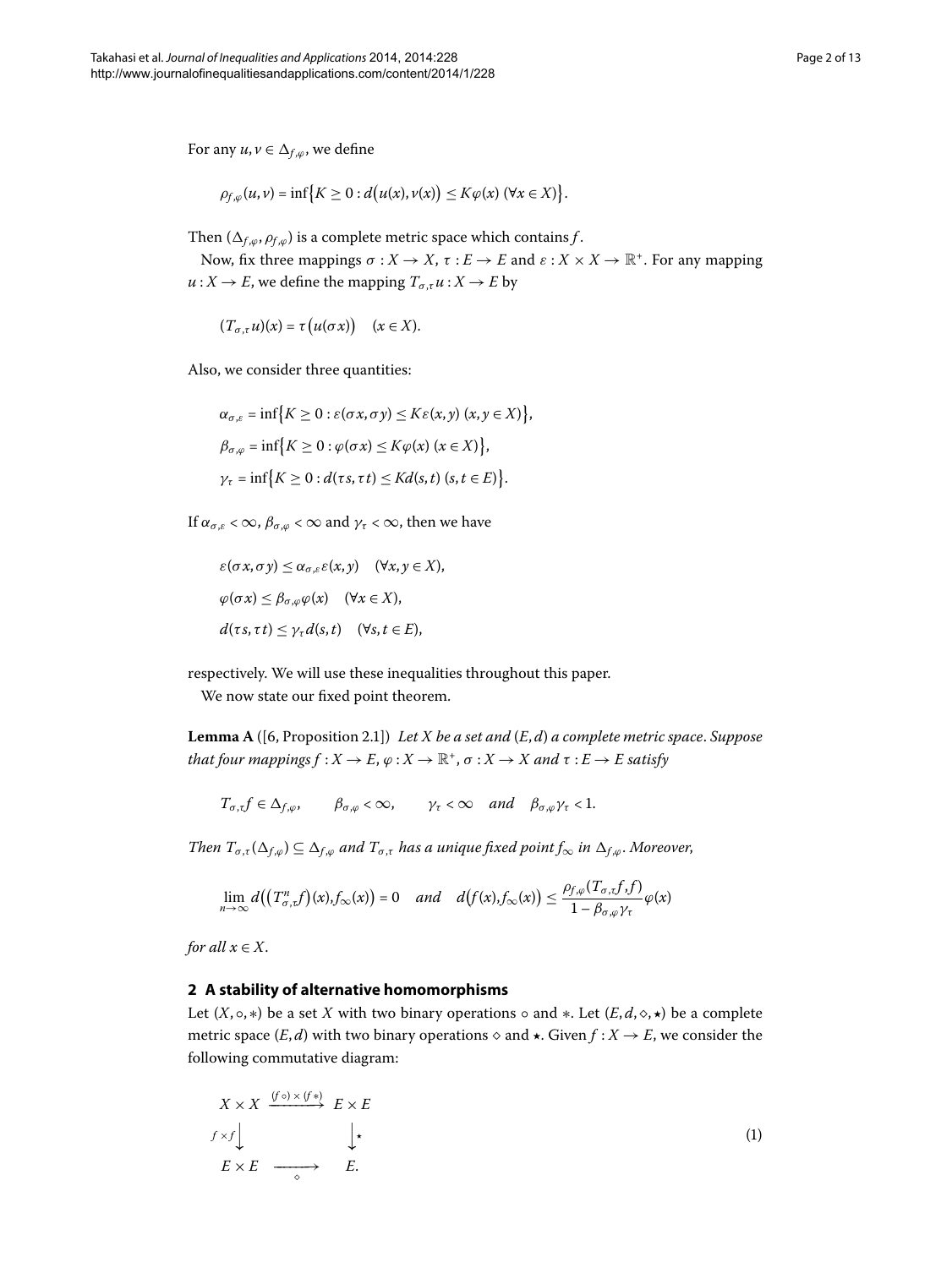This means that

<span id="page-2-0"></span>
$$
f(x \circ y) \star f(x * y) = f(x) \diamond f(y) \quad (\forall x, y \in X).
$$
 (2)

In particular, if  $s \star t = s$  for all  $s, t \in E$ , then (1[\)](#page-2-0) and (2) become

$$
X \times X \xrightarrow{\circ} X
$$
  

$$
f \times f \downarrow \qquad \qquad \downarrow f
$$
  

$$
E \times E \xrightarrow{\circ} E
$$

and

$$
f(x \circ y) = f(x) \diamond f(y) \quad (\forall x, y \in X).
$$

In other words, *f* is a homomorphism from *X* to *E*. Thus, if a mapping  $f : X \to E$  satis-fies (2[\)](#page-2-0), then we say that *f* is an *alternative homomorphism*.

In this section, we establish two general settings, on which we can give an affirmative answer to the Ulam type stability problem for the commutative diagram [\(](#page-1-0)). These settings have a property such as duality, that is, each of them works as a complement of the other.

Let us describe the first setting. For  $\varepsilon$  :  $X \times X \to \mathbb{R}^+$  and  $\delta$  :  $X \to \mathbb{R}^+$ , we consider the following three conditions:

- (i) The square operator  $x \mapsto x \circ x$  is an automorphism of X with respect to  $\circ$  and  $\ast$ . We denote by  $\sigma$  the inverse mapping of this automorphism.
- <span id="page-2-7"></span><span id="page-2-3"></span>(ii) The binary operations  $\diamond$  and  $\star$  on *E* are continuous. The square operator
	- $\tau : s \mapsto s \diamond s$  is an endomorphism of *E* with respect to  $\diamond$  and  $\star$ .
- (iii)  $\alpha \equiv \alpha_{\sigma,\varepsilon} < \infty$ ,  $\beta \equiv \beta_{\sigma,\delta} < \infty$ ,  $\gamma \equiv \gamma_{\tau} < \infty$  and  $\gamma \max\{\alpha,\beta\} < 1$ .

Under the above conditions, we show the Ulam type stability for the commutative dia- $gram(1)$  $gram(1)$  $gram(1)$ , as follows.

**Theorem 1** Let  $(X, \circ, *)$  and  $(E, d, \diamond, \star)$  be as above. Suppose that four mappings  $\sigma : X \to X$ ,  $\tau: E \to E$ ,  $\varepsilon: X \times X \to \mathbb{R}^+$  *and*  $\delta: X \to \mathbb{R}^+$  *satisfy* (i), (ii), *and* (iii). *If a mapping*  $f: X \to E$ *satisfies*

<span id="page-2-4"></span>
$$
d(f(x \circ y) \star f(x * y), f(x) \diamond f(y)) \le \varepsilon(x, y) \quad (\forall x, y \in X), \tag{3}
$$

<span id="page-2-5"></span><span id="page-2-2"></span><span id="page-2-1"></span>
$$
d(f(x)\star f(\sigma x*\sigma x), f(x)) \leq \delta(x) \quad (\forall x \in X), \tag{4}
$$

*then there exists a mapping*  $f_{\infty}: X \to E$  *such that* 

<span id="page-2-6"></span>
$$
f_{\infty}(x \circ y) \star f_{\infty}(x * y) = f_{\infty}(x) \diamond f_{\infty}(y) \quad (\forall x, y \in X),
$$
\n(5)

$$
f_{\infty}(x) \star f_{\infty}(\sigma x * \sigma x) = f_{\infty}(x) \quad (\forall x \in X), \tag{6}
$$

$$
d(f(x), f_{\infty}(x)) \leq \frac{\alpha \varepsilon(x, x) + \delta(x)}{1 - \gamma \max\{\alpha, \beta\}} \quad (\forall x \in X). \tag{7}
$$

*Moreover, if a mapping g* :  $X \rightarrow E$  *satisfies* (5), (6), and

$$
\exists K_g \ge 0 : d(f(x), g(x)) \le K_g \big\{ \alpha \varepsilon(x, x) + \delta(x) \big\} \quad (\forall x \in X), \tag{8}
$$

*then*  $g = f_{\infty}$ *.*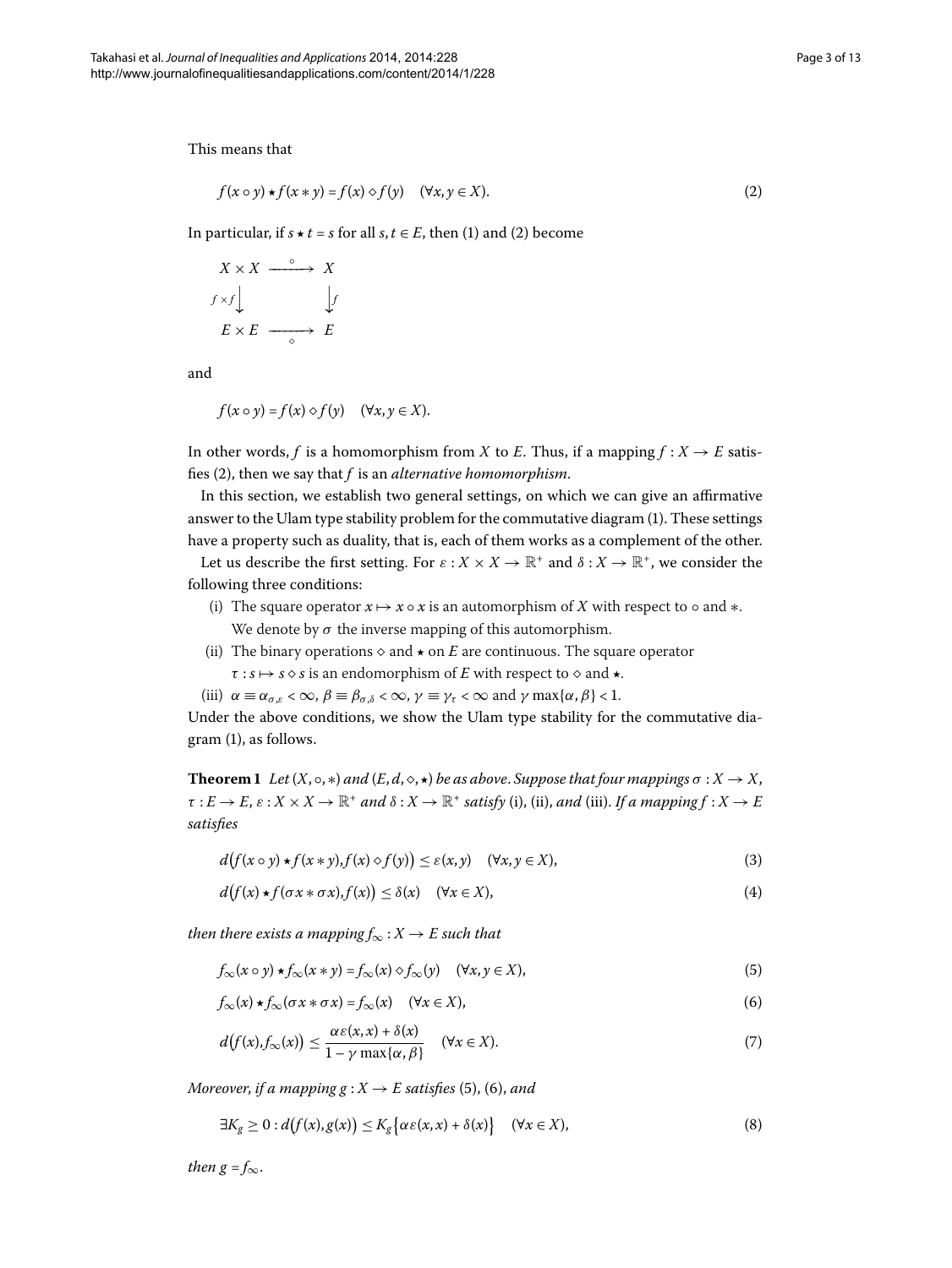*Proof* For simplicity, we write  $T = T_{\sigma,\tau}$ . We note that  $\alpha$ ,  $\beta$ , and  $\gamma$  are finite by (iii). Suppose that  $f: X \to E$  satisfies (3[\)](#page-2-4) and (4). Put  $\varphi(x) = \alpha \varepsilon(x, x) + \delta(x)$  for all  $x \in X$ . To apply Lemma [A](#page-1-1) to *f* and  $\varphi$ , we first observe that *Tf*  $\in \Delta_{f,\varphi}$ . Fix  $x \in X$ . Replacing *x* and *y* in [\(](#page-2-3)3) by  $\sigma x$ , we get

$$
d(f(\sigma x \circ \sigma x) \star f(\sigma x * \sigma x), f(\sigma x) \diamond f(\sigma x)) \leq \varepsilon(\sigma x, \sigma x).
$$

Since

$$
\sigma x \circ \sigma x = \sigma^{-1}(\sigma x) = x,
$$
  

$$
f(\sigma x) \diamond f(\sigma x) = \tau (f(\sigma x)) = (Tf)(x),
$$

and

$$
\varepsilon(\sigma x,\sigma x)\leq \alpha \varepsilon(x,x),
$$

it follows that

$$
d(f(x)\star f(\sigma x*\sigma x), (Tf)(x))\leq \alpha \varepsilon(x,x).
$$

Using this and  $(4)$ , we have

$$
d((Tf)(x), f(x)) \le d((Tf)(x), f(x) \star f(\sigma x * \sigma x)) + d(f(x) \star f(\sigma x * \sigma x), f(x))
$$
  
\n
$$
\le \alpha \varepsilon(x, x) + \delta(x)
$$
  
\n
$$
= \varphi(x).
$$

Hence *Tf*  $\in \Delta_{f,\varphi}$  and  $\rho_{f,\varphi}(Tf,f) \leq 1$ . We next estimate the quantity  $\beta_{\sigma,\varphi}$ . For  $x \in X$ , we have

<span id="page-3-1"></span>
$$
\varphi(\sigma x) = \alpha \varepsilon(\sigma x, \sigma x) + \delta(\sigma x)
$$
  
\n
$$
\leq \alpha^2 \varepsilon(x, x) + \beta \delta(x)
$$
  
\n
$$
\leq \max{\alpha, \beta} (\alpha \varepsilon(x, x) + \delta(x))
$$
  
\n
$$
= \max{\alpha, \beta} \varphi(x).
$$

Hence  $\beta_{\sigma,\varphi} \le \max{\{\alpha, \beta\}}$  and  $\beta_{\sigma,\varphi} \gamma_{\tau} \le \gamma \max{\{\alpha, \beta\}} < 1$  by (iii).

Thus we can apply Lemma [A](#page-1-1). As a consequence, *T* has a unique fixed point  $f_{\infty} \in \Delta_{f,\varphi}$ . Moreover,

<span id="page-3-0"></span>
$$
\lim_{n \to \infty} d((T^n f)(x), f_{\infty}(x)) = 0
$$
\n(9)

and

$$
d(f(x), f_{\infty}(x)) \leq \frac{\rho_{f,\varphi}(Tf, f)}{1 - \beta_{\sigma,\varphi} \gamma_{\tau}} \varphi(x)
$$
\n(10)

for all  $x \in X$ . Since  $\rho_{f,\varphi}(Tf,f) \leq 1$  $\rho_{f,\varphi}(Tf,f) \leq 1$  $\rho_{f,\varphi}(Tf,f) \leq 1$  and  $\beta_{\sigma,\varphi} \gamma_{\tau} \leq \gamma \max\{\alpha,\beta\} < 1$ , (10) implies (7).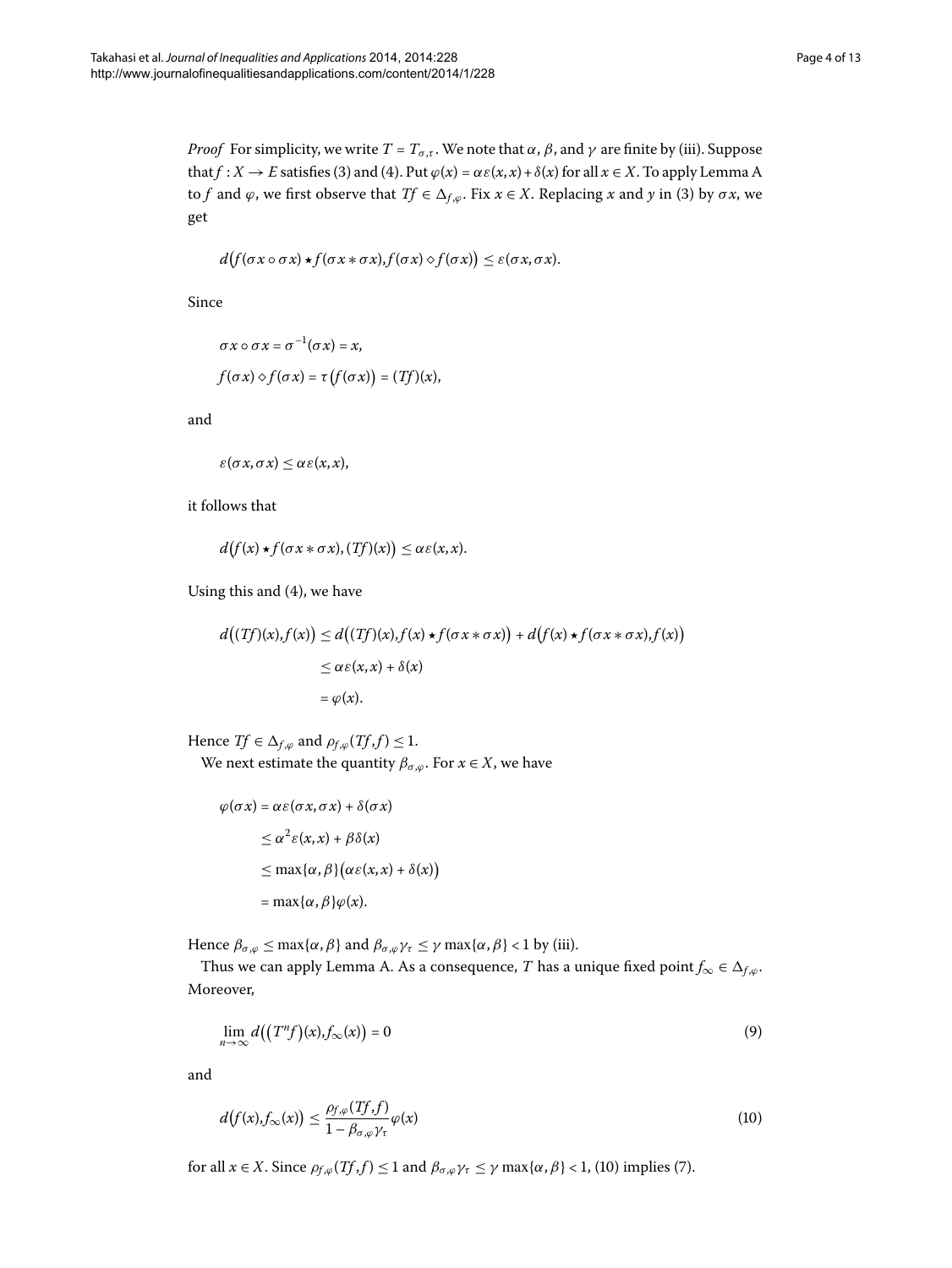Here we show [\(](#page-2-1)5). If  $x, y \in X$  and  $n \in \mathbb{N}$ , then we have

<span id="page-4-0"></span>
$$
d(f_{\infty}(x \circ y) \star f_{\infty}(x * y), f_{\infty}(x) \circ f_{\infty}(y))
$$
  
\n
$$
\leq d(f_{\infty}(x \circ y) \star f_{\infty}(x * y), (T^n f)(x \circ y) \star (T^n f)(x * y))
$$
  
\n
$$
+ d((T^n f)(x \circ y) \star (T^n f)(x * y), (T^n f)(x) \circ (T^n f)(y))
$$
  
\n
$$
+ d((T^n f)(x) \circ (T^n f)(y), f_{\infty}(x) \circ f_{\infty}(y)). \tag{11}
$$

We will see that the right hand side of (11[\)](#page-4-0) tends to 0 as  $n \to \infty$ . The first and third terms on the right hand side tend to 0 as  $n \to \infty$ , because of (9[\)](#page-3-1) and the continuity of  $\star$  and  $\diamond$ in (ii[\)](#page-2-3). Moreover, the second term, say  $A_n(x, y)$ , is estimated as follows: By (i), (ii), and (3), we have

$$
A_n(x,y) = d(\tau^n(f(\sigma^n(x \circ y))) \star \tau^n(f(\sigma^n(x \ast y))), \tau^n(f(\sigma^n x)) \diamond \tau^n(f(\sigma^n y)))
$$
  
\n
$$
= d(\tau^n(f(\sigma^n x \circ \sigma^n y)) \star \tau^n(f(\sigma^n x \ast \sigma^n y)), \tau^n(f(\sigma^n x) \diamond f(\sigma^n y)))
$$
  
\n
$$
= d(\tau^n(f(\sigma^n x \circ \sigma^n y) \star f(\sigma^n x \ast \sigma^n y)), \tau^n(f(\sigma^n x) \diamond f(\sigma^n y)))
$$
  
\n
$$
\leq \gamma^n d(f(\sigma^n x \circ \sigma^n y) \star f(\sigma^n x \ast \sigma^n y), f(\sigma^n x) \diamond f(\sigma^n y))
$$
  
\n
$$
\leq \gamma^n \epsilon(\sigma^n x, \sigma^n y)
$$
  
\n
$$
\leq \gamma^n \alpha^n \epsilon(x, y),
$$

where  $\tau^n$  and  $\sigma^n$  denote the *n*-fold compositions of endomorphisms  $\tau$  and  $\sigma$ , respectively. Since  $\gamma \alpha$  < 1 by (iii), it follows that  $A_n(x, y) \rightarrow 0$  as  $n \rightarrow \infty$ . Thus the right hand side of (11) tends to  $0$ , and we obtain  $(5)$  $(5)$ .

Next, we show [\(](#page-2-1)6). For  $x \in X$ , we replace *x* and *y* in (5) by  $\sigma x$  to get

$$
f_{\infty}(\sigma x \circ \sigma x) \star f_{\infty}(\sigma x * \sigma x) = f_{\infty}(\sigma x) \diamond f_{\infty}(\sigma x).
$$

Since  $\sigma x \circ \sigma x = x$  and

$$
f_{\infty}(\sigma x) \diamond f_{\infty}(\sigma x) = \tau (f_{\infty}(\sigma x)) = (Tf_{\infty})(x) = f_{\infty}(x),
$$

we obtain  $(6)$ .

Finally, we show the last statement. Since  $g$  satisfies (5[\)](#page-2-1) and (6), we have

$$
(Tg)(x) = \tau (g(\sigma x)) = g(\sigma x) \diamond g(\sigma x)
$$

$$
= g(\sigma x \circ \sigma x) \star g(\sigma x * \sigma x)
$$

$$
= g(x) \star g(\sigma x * \sigma x)
$$

$$
= g(x)
$$

for all  $x \in X$ . This says that *g* is a fixed point of *T*. Also, by (8[\)](#page-2-6), we have  $g \in \Delta_{f,\varphi}$ . Thus the uniqueness of a fixed point of *T* in  $\Delta_{f,\varphi}$  implies that *g* = *f*<sub>∞</sub>.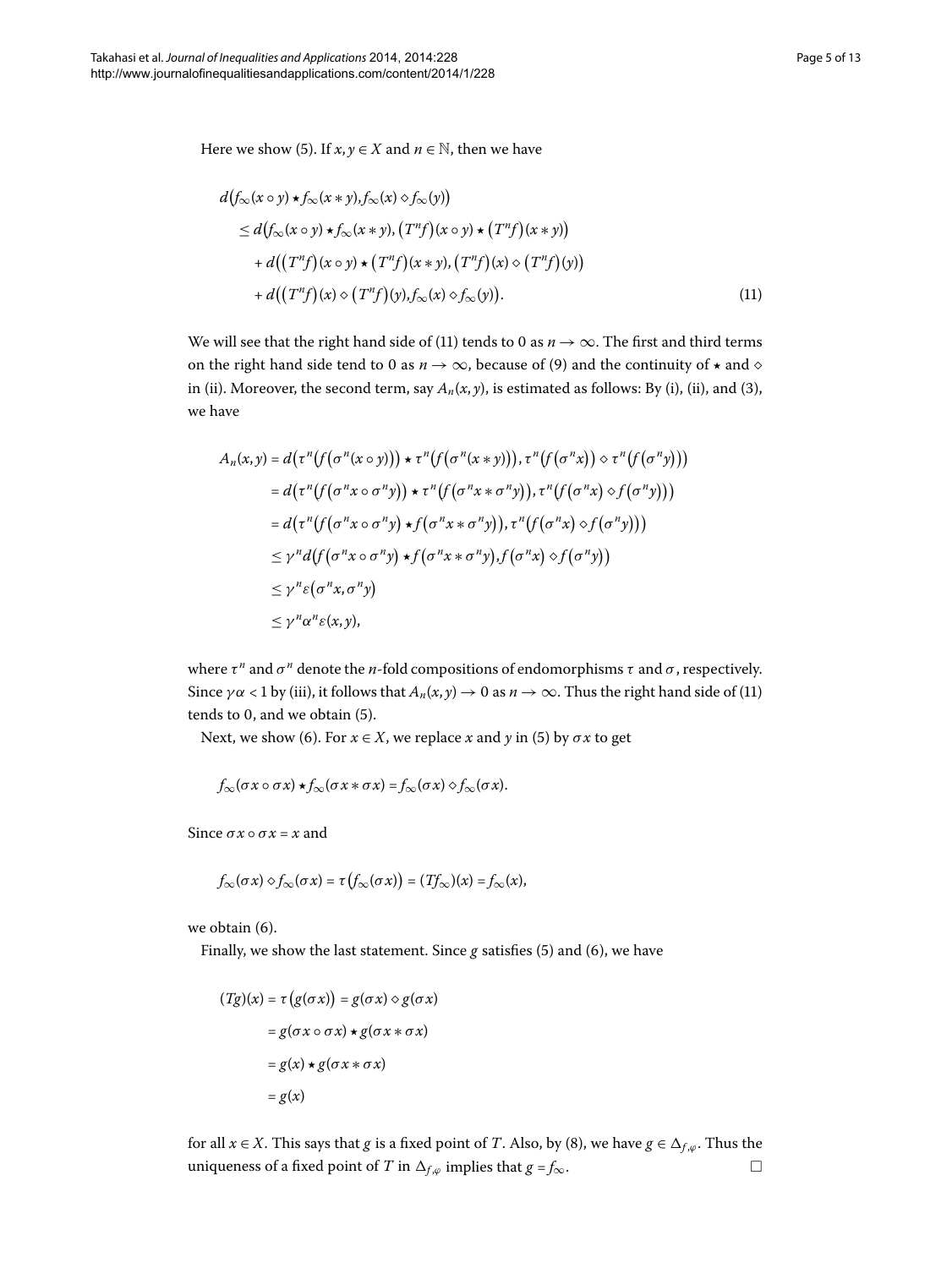The next corollary is obtained in  $[6]$ .

**Corollary 1** ([6, Corollary 3.2]) *Let X be a set with a binary operation* ◦ *such that the square operation*  $x \mapsto x \circ x$  *is an automorphism of* X with respect to  $\circ$  *and* E *a complete metric space with a continuous binary operation*  $\Diamond$  such that the square operation τ : *s*  $\rightarrow$ *s*  $\circ$  *s is an endomorphism of E* with respect to  $\circ$ . Let  $\varepsilon$  :  $X \times X \to \mathbb{R}^+$  and suppose that  $\alpha \equiv \alpha_{\sigma,\varepsilon} < \infty$ ,  $\gamma \equiv \gamma_{\tau} < \infty$  *and*  $\gamma \alpha < 1$ , *where*  $\sigma$  *denotes the inverse mapping of the square operation*  $x \mapsto x \circ x$ . If a mapping  $f : X \to E$  satisfies

$$
d(f(x\circ y),f(x)\diamond f(y))\leq \varepsilon(x,y)\quad (\forall x,y\in X),
$$

*then there exists a unique mapping*  $f_{\infty}: X \to E$  *such that* 

$$
f_{\infty}(x \circ y) = f_{\infty}(x) \diamond f_{\infty}(y)
$$
 and  $d(f(x), f_{\infty}(x)) \le \frac{\alpha}{1 - \alpha \gamma} \varepsilon(x, x)$ 

*for all*  $x, y \in X$ .

*Proof* Consider the case that  $* = \circ$  and  $s \star t = s$  for  $s, t \in E$ , in Theorem 1. In this case,  $\tau$  is clearly an endomorphism of *E* with respect to *-*. Therefore the corollary follows immediately from Theorem 1 with  $\delta = 0$ .

Now we turn to another setting. Let  $(X, \circ, *)$  and  $(E, d, \diamond, \star)$  be as in the first part of this section. For  $\varepsilon$  :  $X \times X \to \mathbb{R}^+$  and  $\delta$  :  $X \to \mathbb{R}^+$ , we consider the following three conditions:

- (iv) The square operator  $\tilde{\sigma}$  :  $x \mapsto x \circ x$  is an endomorphism of *X* with respect to  $\circ$  and  $\ast$ .
- <span id="page-5-4"></span>(v) The binary operations  $\diamond$  and  $\star$  on *E* are continuous. The square operator  $s \mapsto s \diamond s$  is an automorphism of *E* with respect to  $\diamond$  and  $\star$ . We denote by  $\tilde{\tau}$  the inverse mapping of this automorphism.

<span id="page-5-2"></span>(vi)  $\tilde{\alpha} \equiv \alpha_{\tilde{\sigma}, \varepsilon} < \infty$ ,  $\tilde{\beta} \equiv \beta_{\tilde{\sigma}, \delta} < \infty$ ,  $\tilde{\gamma} \equiv \gamma_{\tilde{\tau}} < \infty$ , and  $\tilde{\gamma} \max{\{\tilde{\alpha}, \tilde{\beta}\} < 1}$ .

Under the above conditions, we show the Ulam type stability for the commutative diagram  $(1)$  $(1)$ , as follows.

**Theorem 2** Let  $(X, \circ, *)$  and  $(E, d, \diamond, \star)$  be as above. Suppose that four mappings  $\tilde{\sigma}: X \to X$ ,  $\tilde{\tau}: E \to E$ ,  $\varepsilon: X \times X \to \mathbb{R}^+$  *and*  $\delta: X \to \mathbb{R}^+$  *satisfy* (iv), (v), *and* (vi). *If a mapping*  $f: X \to E$ *satisfies* [\(](#page-2-3)3) and

<span id="page-5-1"></span><span id="page-5-0"></span>
$$
d(f(x \circ x) \star f(x*x), f(x \circ x)) \leq \delta(x) \quad (\forall x \in X), \tag{12}
$$

*then there exists a mapping*  $f_{\infty}: X \to E$  *satisfying* (5[\)](#page-2-1)

$$
f_{\infty}(x \circ x) \star f_{\infty}(x * x) = f_{\infty}(x \circ x) \quad (\forall x \in X),
$$
\n(13)

<span id="page-5-3"></span>
$$
d(f(x), f_{\infty}(x)) \leq \frac{\tilde{\gamma} \{ \varepsilon(x, x) + \delta(x) \}}{1 - \tilde{\gamma} \max\{\tilde{\alpha}, \tilde{\beta}\}} \quad (\forall x \in X). \tag{14}
$$

*Moreover, if a mapping g* :  $X \rightarrow E$  *satisfies* (13[\)](#page-5-1), (14), and

$$
\exists K_g \ge 0 : d(f(x), g(x)) \le K_g \tilde{\gamma} \{ \varepsilon(x, x) + \delta(x) \} \quad (\forall x \in X), \tag{15}
$$

*then*  $g = f_{\infty}$ .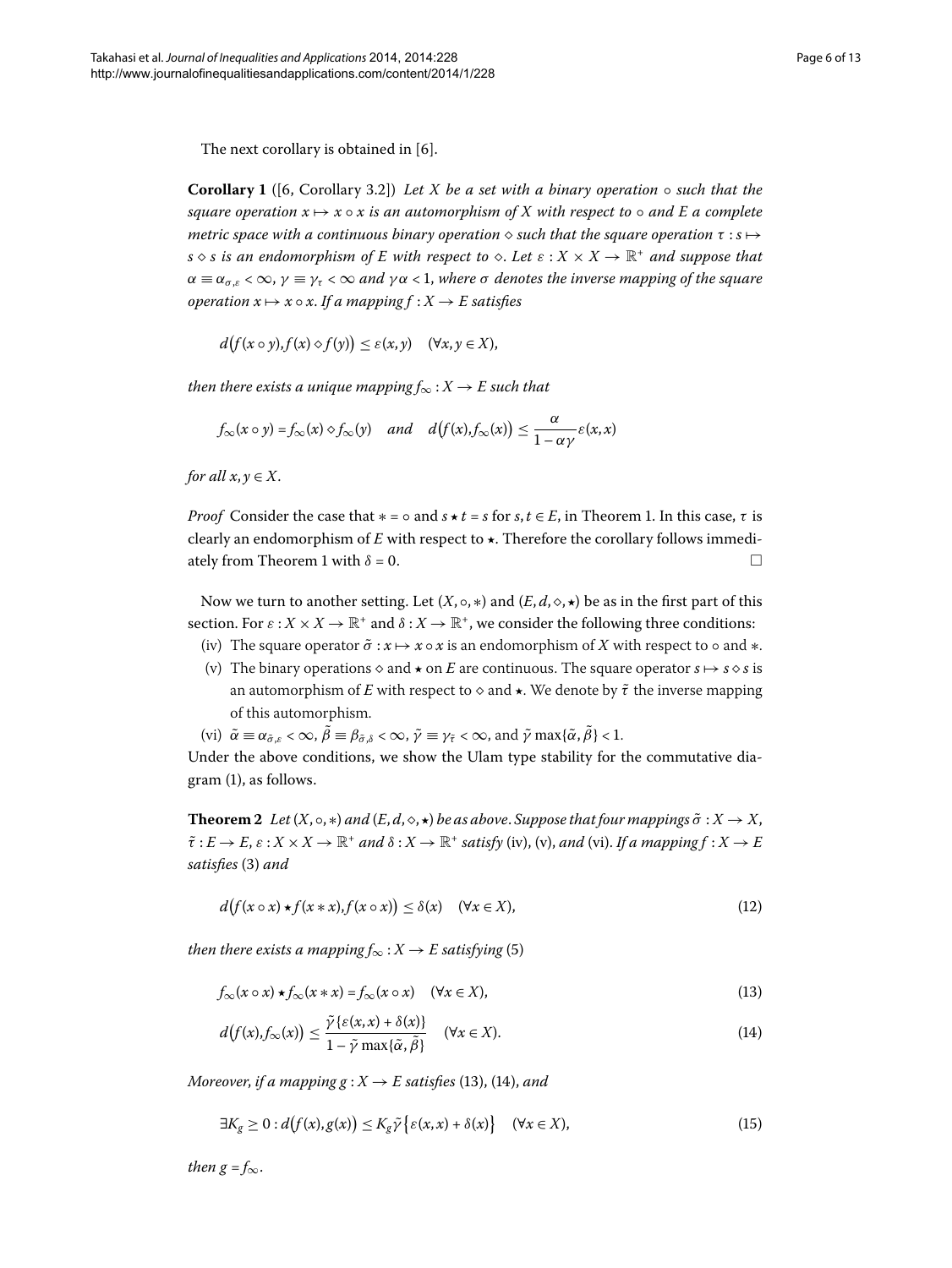*Proof* For simplicity, we write  $\tilde{T} = T_{\tilde{\sigma}, \tilde{\tau}}$ , that is,  $(\tilde{T}f)(x) = \tilde{\tau}(f(\tilde{\sigma}x))$  for  $x \in X$ . We note that  $\tilde{\alpha}$ ,  $\tilde{\beta}$  and  $\tilde{\gamma}$  are finite by (vi[\)](#page-5-2). Suppose that  $f : X \to E$  satisfies (3) and (12). Put  $\tilde{\varphi}(x) = \tilde{\gamma} \{ \varepsilon(x, x) + \delta(x) \}$  for all  $x \in X$ . To apply Lemma [A](#page-1-1) to *f* and  $\tilde{\varphi}$ , we first observe that  $\tilde{T}f \in \Delta_{f,\tilde{\varphi}}$ . Fix  $x \in X$ . Since  $\tilde{\tau}(f(x) \diamond f(x)) = f(x)$  $\tilde{\tau}(f(x) \diamond f(x)) = f(x)$  $\tilde{\tau}(f(x) \diamond f(x)) = f(x)$ , it follows from (3) and (12) that

$$
d((\tilde{T}f)(x), f(x))
$$
  
=  $d(\tilde{\tau}(f(\tilde{\sigma}x)), f(x))$   
=  $d(\tilde{\tau}(f(x \circ x)), \tilde{\tau}(f(x) \circ f(x)))$   
 $\leq \tilde{\gamma}d(f(x \circ x), f(x) \circ f(x))$   
 $\leq \tilde{\gamma}\{d(f(x \circ x), f(x \circ x) \star f(x * x)) + d(f(x \circ x) \star f(x * x), f(x) \circ f(x))\}$   
 $\leq \tilde{\gamma}\{\delta(x) + \varepsilon(x, x)\}$   
=  $\tilde{\varphi}(x)$ .

Hence  $\tilde{T}f \in \Delta_{f,\tilde{\varphi}}$  and  $\rho_{f,\tilde{\varphi}}(\tilde{T}f,f) \leq 1$ . We next estimate the quantity  $\beta_{\tilde{\sigma}, \tilde{\varphi}}$ . For  $x \in X$ , we have

<span id="page-6-1"></span>
$$
\tilde{\varphi}(\tilde{\sigma} x) = \tilde{\gamma} \left\{ \varepsilon(\tilde{\sigma} x, \tilde{\sigma} x) + \delta(\tilde{\sigma} x) \right\}
$$
  
\n
$$
\leq \tilde{\gamma} \left\{ \tilde{\alpha} \varepsilon(x, x) + \tilde{\beta} \delta(x) \right\}
$$
  
\n
$$
\leq \tilde{\gamma} \max \{ \tilde{\alpha}, \tilde{\beta} \} \left\{ \varepsilon(x, x) + \delta(x) \right\}
$$
  
\n
$$
= \max \{ \tilde{\alpha}, \tilde{\beta} \} \tilde{\varphi}(x).
$$

Hence  $\beta_{\tilde{\sigma}, \tilde{\varphi}} \le \max{\{\tilde{\alpha}, \tilde{\beta}\}}$  and  $\beta_{\tilde{\sigma}, \tilde{\varphi}} \gamma_{\tilde{\tau}} \le \tilde{\gamma} \max{\{\tilde{\alpha}, \tilde{\beta}\}} < 1$  by (vi).

Thus we can apply Lemma [A](#page-1-1). As a consequence,  $\tilde{T}$  has a unique fixed point  $f_{\infty} \in \Delta_{f, \tilde{\varphi}}$ . Moreover,

<span id="page-6-0"></span>
$$
\lim_{n \to \infty} d((\tilde{T}^{n}f)(x), f_{\infty}(x)) = 0
$$
\n(16)

and

$$
d(f(x), f_{\infty}(x)) \leq \frac{\rho_{f,\tilde{\varphi}}(\tilde{T}f, f)}{1 - \beta_{\tilde{\sigma},\tilde{\varphi}}\gamma_{\tilde{\tau}}}\tilde{\varphi}(x)
$$
\n(17)

for all  $x \in X$ . Since  $\rho_{f, \tilde{\varphi}}(\tilde{T}f, f) \leq 1$  $\rho_{f, \tilde{\varphi}}(\tilde{T}f, f) \leq 1$  $\rho_{f, \tilde{\varphi}}(\tilde{T}f, f) \leq 1$  and  $\beta_{\tilde{\sigma}, \tilde{\varphi}} \gamma_{\tilde{\tau}} \leq \tilde{\gamma}$  max{ $\tilde{\alpha}, \tilde{\beta} \leq 1$ , (17) implies (14). Here we show (5). If  $x, y \in X$  and  $n \in \mathbb{N}$ , then we have

$$
d(f_{\infty}(x \circ y) \star f_{\infty}(x * y), f_{\infty}(x) \circ f_{\infty}(y))
$$
  
\n
$$
\leq d(f_{\infty}(x \circ y) \star f_{\infty}(x * y), (\tilde{T}^n f)(x \circ y) \star (\tilde{T}^n f)(x * y))
$$
  
\n
$$
+ d((\tilde{T}^n f)(x \circ y) \star (\tilde{T}^n f)(x * y), (\tilde{T}^n f)(x) \circ (\tilde{T}^n f)(y))
$$
  
\n
$$
+ d((\tilde{T}^n f)(x) \circ (\tilde{T}^n f)(y), f_{\infty}(x) \circ f_{\infty}(y)).
$$

Letting  $n \to \infty$ , the first and third terms on the right hand side tend to 0, because of (16) and the continuity of  $\star$  and  $\diamond$  in (v). Moreover, the second term, say  $A_n(x, y)$ , is estimated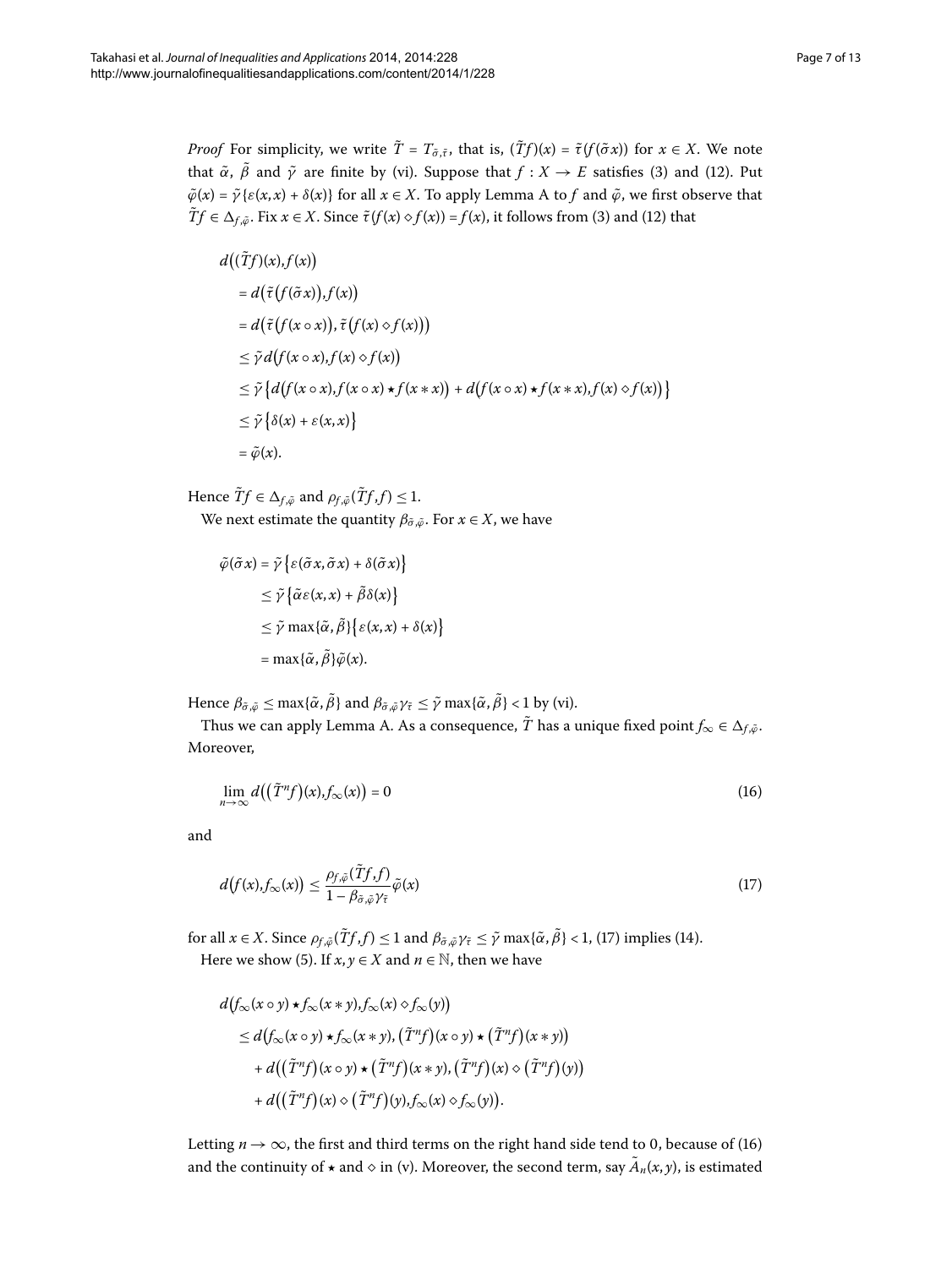<span id="page-7-0"></span>
$$
\tilde{A}_n(x, y) = d\left(\tilde{\tau}^n\left(f(\tilde{\sigma}^n(x \circ y))\right) \star \tilde{\tau}^n\left(f(\tilde{\sigma}^n(x * y))\right), \tilde{\tau}^n\left(f(\tilde{\sigma}^n x)\right) \circ \tilde{\tau}^n\left(f(\tilde{\sigma}^n y)\right)\right)
$$
\n
$$
= d\left(\tilde{\tau}^n\left(f(\tilde{\sigma}^n x \circ \tilde{\sigma}^n y)\right) \star \tilde{\tau}^n\left(f(\tilde{\sigma}^n x * \tilde{\sigma}^n y)\right), \tilde{\tau}^n\left(f(\tilde{\sigma}^n x) \circ f(\tilde{\sigma}^n y)\right)\right)
$$
\n
$$
= d\left(\tilde{\tau}^n\left(f(\tilde{\sigma}^n x \circ \tilde{\sigma}^n y) \star f(\tilde{\sigma}^n x * \tilde{\sigma}^n y)\right), \tilde{\tau}^n\left(f(\tilde{\sigma}^n x) \circ f(\tilde{\sigma}^n y)\right)\right)
$$
\n
$$
\leq \tilde{\gamma}^n d\left(f(\tilde{\sigma}^n x \circ \tilde{\sigma}^n y) \star f(\tilde{\sigma}^n x * \tilde{\sigma}^n y), f(\tilde{\sigma}^n x) \circ f(\tilde{\sigma}^n y)\right)
$$
\n
$$
\leq \tilde{\gamma}^n \varepsilon(\tilde{\sigma}^n x, \tilde{\sigma}^n y)
$$
\n
$$
\leq \tilde{\gamma}^n \tilde{\alpha}^n \varepsilon(x, y),
$$

where *τ*˜*<sup>n</sup>* and *σ*˜ *<sup>n</sup>* denote the *n*-fold compositions of endomorphisms *τ*˜ and *σ*˜ , respectively. Since  $\tilde{\gamma} \tilde{\alpha}$  < 1 by [\(](#page-2-1)vi), it follows that  $\tilde{A}_n(x, y) \to 0$  as  $n \to \infty$ . Thus we obtain (5).

Next, we show [\(](#page-5-0)13[\)](#page-2-1). Replacing  $\gamma$  in (5) by *x*, we have

$$
f_{\infty}(x \circ x) \star f_{\infty}(x * x) = f_{\infty}(x) \diamond f_{\infty}(x). \tag{18}
$$

Also since

$$
\tilde{\tau}\big(f_{\infty}(x \circ x)\big) = \tilde{\tau}\big(f_{\infty}(\tilde{\sigma} x)\big) = (Tf_{\infty})(x) = f_{\infty}(x) = \tilde{\tau}\big(f_{\infty}(x) \diamond f_{\infty}(x)\big),
$$

it follows that

$$
f_{\infty}(x \circ x) = f_{\infty}(x) \diamond f_{\infty}(x).
$$

Combining with  $(18)$  $(18)$ , we obtain  $(13)$ .

Finally, we show the last statement. Since  $g$  satisfies (14[\)](#page-5-1) and (13), we have

$$
g(\tilde{\sigma} x) = g(x \circ x) = g(x \circ x) \star g(x * x) = g(x) \diamond g(x) = \tilde{\tau}^{-1}(g(x)),
$$

that is,  $(Tg)(x) = g(x)$  $(Tg)(x) = g(x)$  $(Tg)(x) = g(x)$  for all  $x \in X$ . This says that *g* is a fixed point of  $\tilde{T}$ . Also, by (15), we have  $g \in \Delta_{f, \tilde{\varphi}}$ . Hence the uniqueness of a fixed point of  $T$  in  $\Delta_{f, \tilde{\varphi}}$  implies that  $g = f_{\infty}$ .  $\quad \Box$ 

The next corollary is obtained in  $[6]$ .

**Corollary 2** ([\[](#page-12-6)6, Corollary 3.5]) *Let X be a set with a binary operation* ◦ *such that the square operation*  $\tilde{\sigma}$  :  $x \mapsto x \circ x$  *is an endomorphism of X with respect to*  $\circ$  *and E a complete metric space with a continuous binary operation*  $\diamond$  *such that the square operation s*  $\mapsto$ *s*  $\circ$  *s* is an automorphism of E with respect to  $\circ$ . Let  $\varepsilon$  :  $X \times X \to \mathbb{R}^+$  and suppose that  $\tilde{\alpha} \equiv \alpha_{\tilde{\sigma},\varepsilon} < \infty$ ,  $\tilde{\gamma} \equiv \gamma_{\tilde{\tau}} < \infty$  *and*  $\tilde{\gamma} \tilde{\alpha} < 1$ , where  $\tilde{\tau}$  denotes the inverse mapping of the square *operation*  $s \mapsto s \diamond s$ . If a mapping  $f : X \to E$  satisfies

$$
d(f(x\circ y),f(x)\diamond f(y))\leq \varepsilon(x,y)\quad (\forall x,y\in X),
$$

*then there exists a unique mapping*  $f_{\infty}: X \to E$  such that

$$
f_{\infty}(x \circ y) = f_{\infty}(x) \circ f_{\infty}(y)
$$
 and  $d(f(x), f_{\infty}(x)) \leq \frac{\tilde{\gamma}}{1 - \tilde{\alpha}\tilde{\gamma}} \varepsilon(x, x)$ 

*for all*  $x, y \in X$ .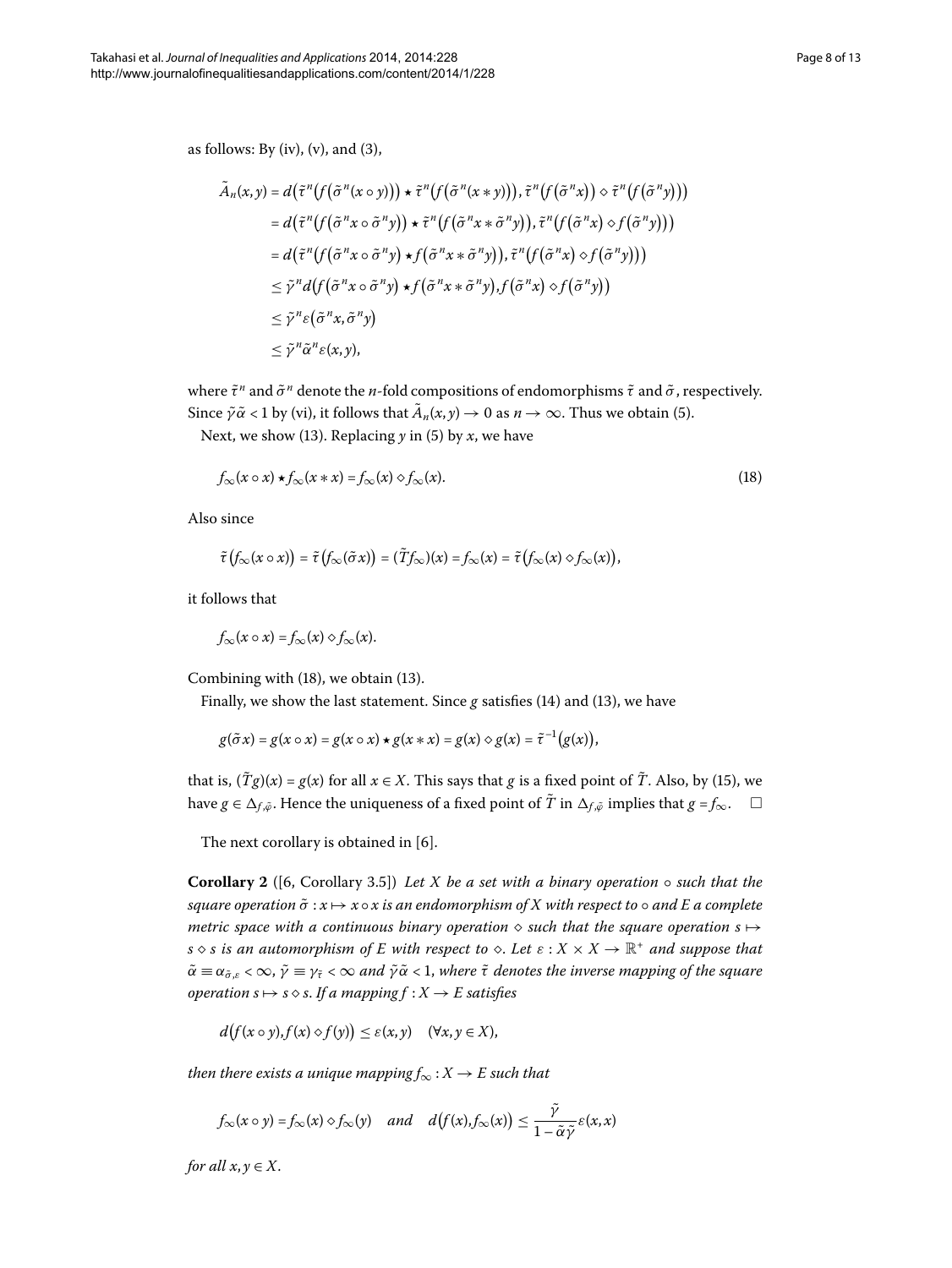*Proof* Consider the case that  $* = \circ$  and  $s \star t = s$  for  $s, t \in E$ , in Theorem 2. Then  $\tilde{\tau}$  is clearly an endomorphism of  $E$  with respect to  $\star$ . Therefore the corollary follows immediately from Theorem 2 with  $\delta = 0$ .

### **3 Application I**

The Ulam type stability problem for Euler-Lagrange type additive mappings has been in-vestigated in [\[](#page-12-10)17]. Here we take up the following Euler-Lagrange type mapping  $f : X \rightarrow E$ satisfying

<span id="page-8-4"></span><span id="page-8-1"></span><span id="page-8-0"></span>
$$
f(ax + by) + f(bx + ay) + (a + b)(f(-x) + f(-y)) = 0 \quad (\forall x, y \in X),
$$
 (19)

where *X* is a complex normed space, *E* a complex Banach space and  $a, b \in \mathbb{C}$  with  $a + b \neq 0$ . The following is an Ulam type stability result for this mapping.

**Corollary 3** (*cf.* [\[](#page-12-10)17, Theorem 2.1]) *Let*  $\varepsilon$  :  $X \times X \rightarrow \mathbb{R}^+$  *and suppose that* 

(vii)  $\exists K \geq 0 : |a+b|K < 1 \text{ and } \varepsilon(x, y) \leq K\varepsilon(-(a+b)x, -(a+b)y) \, (\forall x, y \in X).$ *If a mapping*  $f : X \rightarrow E$  *satisfies* 

<span id="page-8-3"></span>
$$
\left\|f(ax+by)+f(bx+ay)+(a+b)\big(f(-x)+f(-y)\big)\right\|\leq\varepsilon(x,y)\quad(\forall x,y\in X),\tag{20}
$$

*then there exists a unique mapping*  $f_{\infty}: X \to E$  *satisfying* [\(](#page-8-0)19) *and* 

<span id="page-8-2"></span>
$$
\left\|f(x) - f_{\infty}(x)\right\| \le \frac{K}{2(1 - |a + b|K)} \varepsilon(-x, -x) \quad (\forall x \in X). \tag{21}
$$

*Proof* Put  $u = -x$ ,  $v = -y$  for each  $x, y \in X$ . Under these transformations, (20) changes into the following estimate:

<span id="page-8-5"></span>
$$
\left\| \frac{1}{2} \left\{ f(-au - bv) + f(-bu - av) \right\} + \frac{a + b}{2} \left\{ f(u) + f(v) \right\} \right\| \le \varepsilon_1(u, v) \quad (\forall u, v \in X), \tag{22}
$$

where  $\varepsilon_1(u, v) = \frac{1}{2}\varepsilon(-u, -v)$  ( $\forall u, v \in X$ ).

Now we define  $u \circ v = -au - bv$ ,  $u * v = -bu - av$  for each  $u, v \in X$ . In this case, we can easily see that the square operator  $u \mapsto u \circ u$  is an endomorphism of X with respect to  $\circ$ and ∗. Also since  $a + b \neq 0$ , this endomorphism is bijective and so automorphic. We denote by  $\sigma$  the inverse mapping of this automorphism. Moreover, we define  $s \diamond t = -\frac{1}{2}(a+b)(s+t)$ , *s* ★ *t* =  $\frac{1}{2}(s + t)$  for each *s*, *t* ∈ *E*. Then we can also see that the binary operations  $\diamond$  and ★ on *E* are continuous and the square operator  $\tau : s \mapsto s \diamond s$  is an automorphism of *E* with respect to  $\diamond$  and  $\star$ . Note that (22) changes into the following:

$$
\|f(u \circ v) \star f(u * v) - f(u) \diamond f(v)\| \le \varepsilon_1(u, v) \quad (\forall u, v \in X). \tag{23}
$$

Since  $x \circ x = x * x$  for all  $x \in X$ , it follows that  $\sigma x * \sigma x = \sigma x \circ \sigma x = \sigma^{-1} \sigma x = x$  for all  $x \in X$ . Also, since  $s \star s = s$  for all  $s \in E$ , it follows that  $f(x) \star f(\sigma x * \sigma x) = f(x) \star f(x) = f(x)$  for all  $x \in X$  and then (4) holds with  $\delta = 0$ . Moreover,  $\beta_{\sigma,\delta} = 0$  must hold with  $\delta = 0$ . It is also obvious that  $γ_τ = |a + b|$  from the definition of *τ*. We also note that  $α_{σ,ε_1} ≤ K$  from the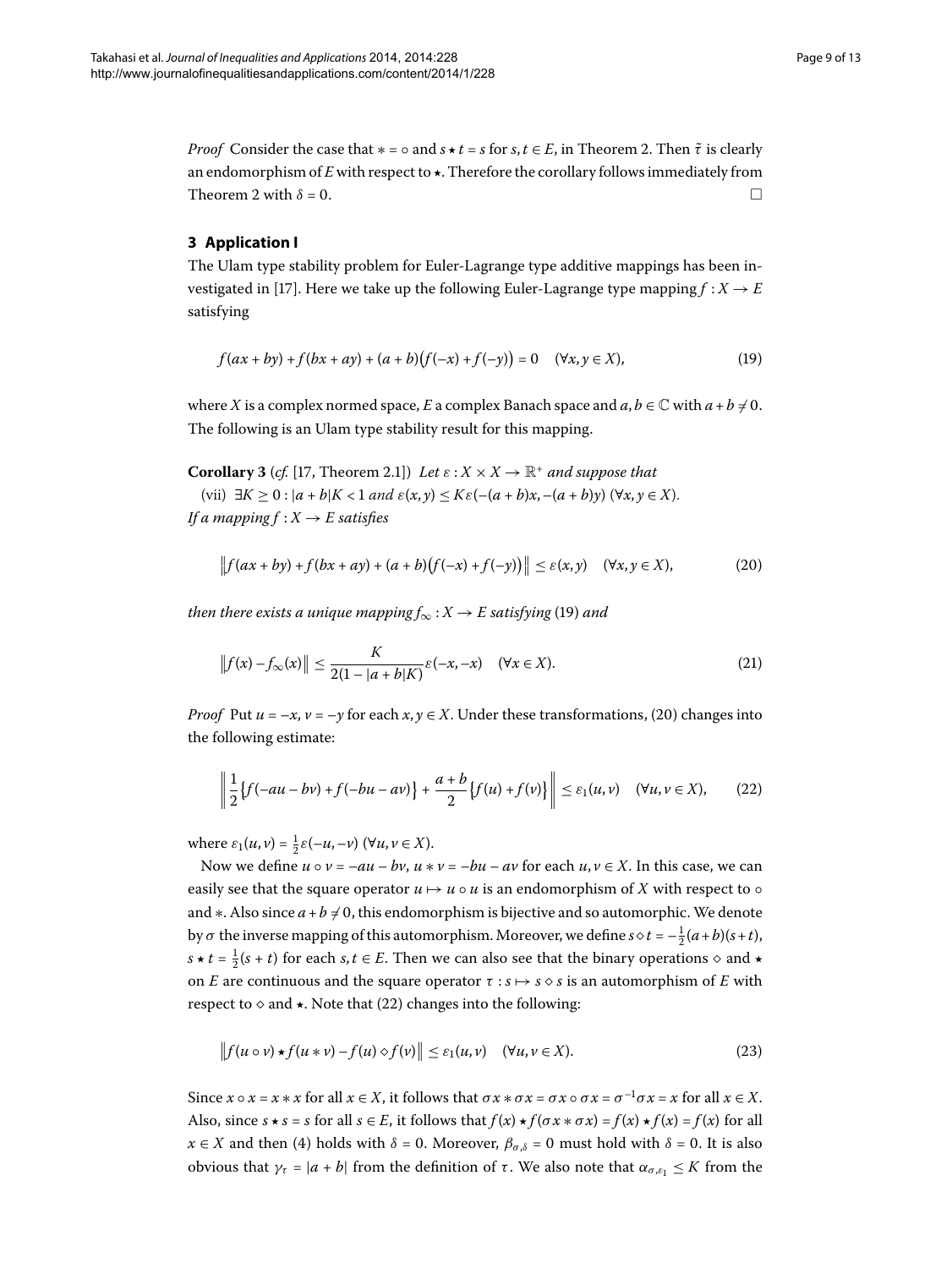second condition of (vii) and hence  $\gamma_{\tau} \alpha_{\sigma, \varepsilon_1} \leq |a+b|K < 1$  from the first condition of (vii). Therefore[,](#page-2-7) by Theorem 1, there exists a unique mapping  $f_{\infty}: X \to E$  such that

$$
f_{\infty}(u \circ v) \star f_{\infty}(u * v) = f_{\infty}(u) \diamond f_{\infty}(v) \quad (\forall u, v \in X),
$$

namely, [\(](#page-8-0)19) holds and

<span id="page-9-1"></span><span id="page-9-0"></span>
$$
||f(u)-f_{\infty}(u)|| \leq \frac{\alpha_{\sigma,\varepsilon_1}\varepsilon_1(u,u)}{1-\gamma_{\tau}\max\{\alpha_{\sigma,\varepsilon_1},\beta_{\sigma,\delta}\}} \leq \frac{K}{2(1-|a+b|K)}\varepsilon(-u,-u) \quad (\forall u \in X),
$$

and so  $(21)$  holds.

The following is also an Ulam type stability result for the mapping satisfying [\(](#page-8-0)19).

**Corollary 4** (*cf.* [17, Theorem 2.2]) *Let*  $\varepsilon$  :  $X \times X \rightarrow \mathbb{R}^+$  *and suppose that* 

(viii)  $\exists K \geq 0 : K < |a + b| \text{ and } \varepsilon \left( -(a + b)x, -(a + b)y \right) \leq K \varepsilon(x, y) \quad (\forall x, y \in X).$ *If a mapping f* : *X*  $\rightarrow$  *E* satisfies (20), then there exists a unique mapping  $f_{\infty}$  : *X*  $\rightarrow$  *E* satis*fying* (19[\)](#page-8-0) and

$$
\|f(x) - f_{\infty}(x)\| \le \frac{1}{2(|a+b| - K)} \varepsilon(-x, -x) \quad (\forall x \in X). \tag{24}
$$

*Proof* As observed in the proof of Corollary 3[,](#page-8-4) (20[\)](#page-8-2) changes into (22). Now we define  $u \circ v = -au - bv$ ,  $u * v = -bu - av$  for each  $u, v \in X$ . In this case, we can easily see that the square operator  $\tilde{\sigma}$  : *u* → *u* ∘ *u* is an endomorphism of *X* with respect to ∘ and ∗. Moreover, we define  $s \diamond t = -\frac{1}{2}(a+b)(s+t)$ ,  $s \star t = \frac{1}{2}(s+t)$  for each  $s, t \in E$ . Then we can also see that the binary operations  $\diamond$  and  $\star$  on  $E$  are continuous and the square operator  $s \mapsto s \diamond s$  is an endomorphism of *E* with respect to  $\diamond$  and  $\star$ . Also since  $a + b \neq 0$ , this endomorphism is bijective and so automorphic. We denote by  $\tilde{\tau}$  the inverse mapping of this automorphism. Note that [\(](#page-8-2)22[\)](#page-8-5) changes into (23). Since  $x \circ x = x * x$  ( $\forall x \in X$ ) and  $s * s = s$  ( $\forall s \in E$ ), it follows that  $f(x \circ x) \star f(x * x) = f(x \circ x)$  for all  $x \in X$  and then (12) holds with  $\delta = 0$ .

Moreover,  $\beta_{\tilde{\sigma},\delta} = 0$  must hold with  $\delta = 0$ . It is also obvious that  $\gamma_{\tilde{\tau}} = |a + b|^{-1}$  from the definition of  $\tilde{\tau}$ . We also note that  $\alpha_{\tilde{\sigma},\varepsilon_1} \leq K$  from the second condition of (viii) and hence  $\gamma_{\tilde{\tau}} \alpha_{\tilde{\sigma}, \varepsilon_1} \leq |a + b|^{-1} K < 1$  from the first condition of (viii).

Therefore, by Theorem 2, there exists a unique mapping  $f_{\infty}: X \to E$  such that

$$
f_{\infty}(u \circ v) \star f_{\infty}(u * v) = f_{\infty}(u) \diamond f_{\infty}(v) \quad (\forall u, v \in X),
$$

namely, [\(](#page-8-0)19) holds and

$$
||f(u) - f_{\infty}(u)|| \le \frac{\gamma_{\tilde{\tau}} \varepsilon_1(u, u)}{1 - \gamma_{\tilde{\tau}} \max\{\alpha_{\tilde{\sigma}, \varepsilon_1}, \beta_{\tilde{\sigma}, \delta}\}}
$$
  

$$
\le \frac{|a + b|^{-1}}{2(1 - |a + b|^{-1}K)} \varepsilon(-u, -u)
$$
  

$$
= \frac{1}{2(|a + b| - K)} \varepsilon(-u, -u) \quad (\forall u \in X),
$$

and so  $(24)$  holds.  $\Box$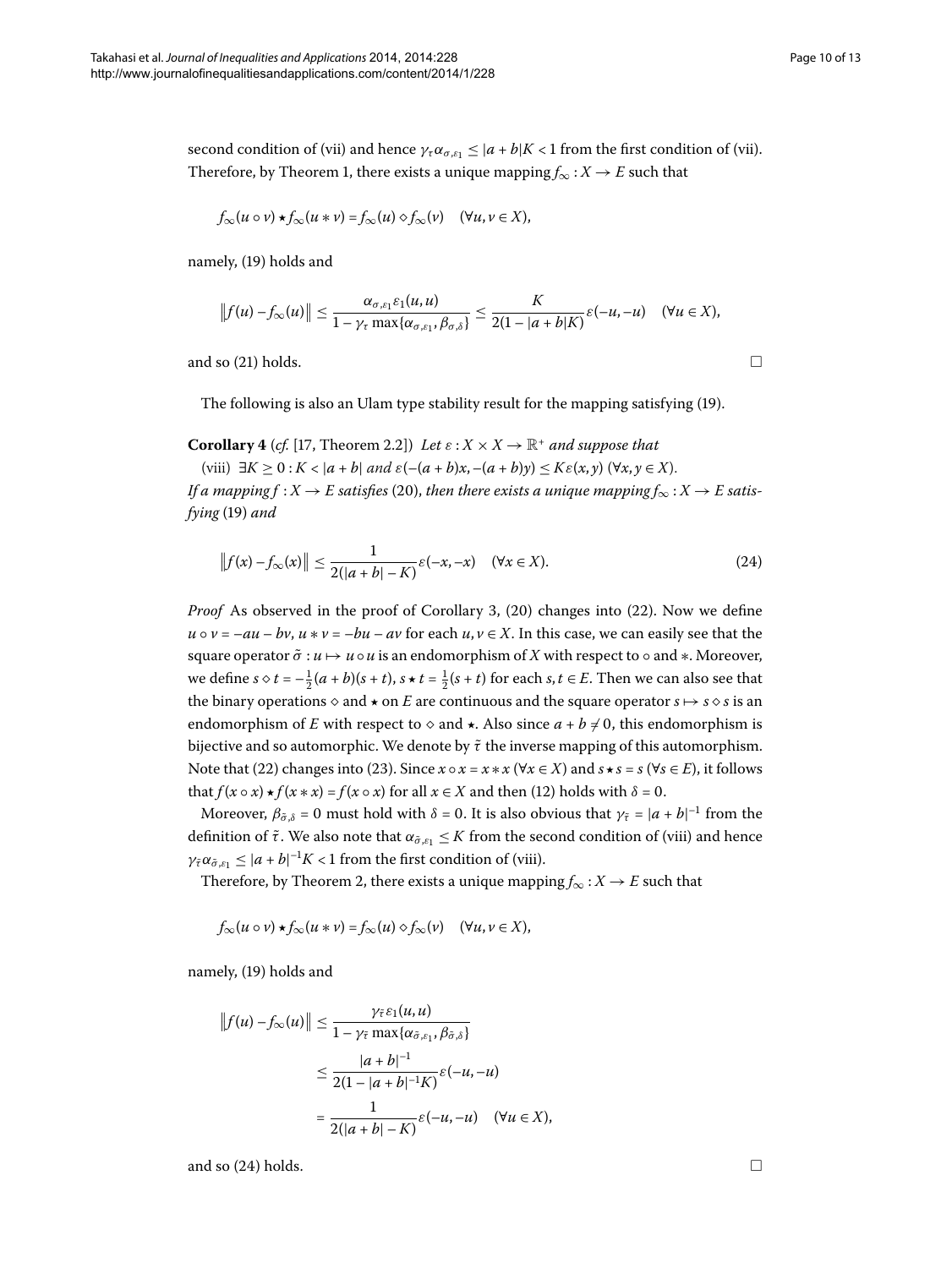**Corollary 5** (*cf.* [17[,](#page-12-10) Corollary 2.3]) *Suppose that*  $|a + b| \neq 1$ ,  $\delta, p, q \geq 0$  *and*  $p + q \neq 1$ . If a *mapping*  $f: X \rightarrow E$  *satisfies* 

$$
\|f(ax+by)+f(bx+ay)+(a+b)\{f(-x)+f(-y)\}\| \leq \delta \|x\|^p \|y\|^q
$$

*for all x*, *y*  $\in$  *X*, *then there exists a unique mapping*  $f_{\infty}$  : *X*  $\rightarrow$  *E satisfying* [\(](#page-8-0)19) *and* 

$$
||f(x)-f_{\infty}(x)|| \leq \frac{\delta}{2(||a+b|^{p+q}-|a+b||}||x||^{p+q} \quad (\forall x \in X).
$$

*Proof* Put  $\varepsilon(x, y) = \delta ||x||^p ||y||^q$  for each  $x, y \in X$ .

(a) The case where either

$$
\begin{cases} |a+b|>1, \\ p+q>1, \end{cases}
$$

or

$$
\begin{cases} |a+b| < 1, \\ p+q < 1. \end{cases}
$$

Put  $K = |a + b|^{-(p+q)}$ . Then  $K$  satisfies (vii). Note also that

$$
\frac{K}{2(1-|a+b|K)}\varepsilon(-x,-x) = \frac{\delta}{2(|a+b|^{p+q}-|a+b|)}||x||^{p+q}
$$

for all  $x \in X$ . Then the desired result follows from Corollary 3.

(b) The case where either

$$
\begin{cases} |a+b| > 1, \\ p+q < 1, \end{cases}
$$

or

$$
\begin{cases} |a+b| < 1, \\ p+q > 1. \end{cases}
$$

Put  $K = |a + b|^{p+q}$ . Then  $K$  satisfies (viii). Note also that

$$
\frac{1}{2(|a+b|-K)}\varepsilon(-x,-x) = \frac{\delta}{2(|a+b|-|a+b|^{p+q})}\|x\|^{p+q}
$$

for all  $x \in X$ [.](#page-9-1) Then the desired result follows from Corollary 4.

 $\Box$ 

#### **4 Application II**

Let  $(X, +)$  be an Abelian group. In [18[\]](#page-12-11), the following result has been shown by A. Simon and P. Volkmann.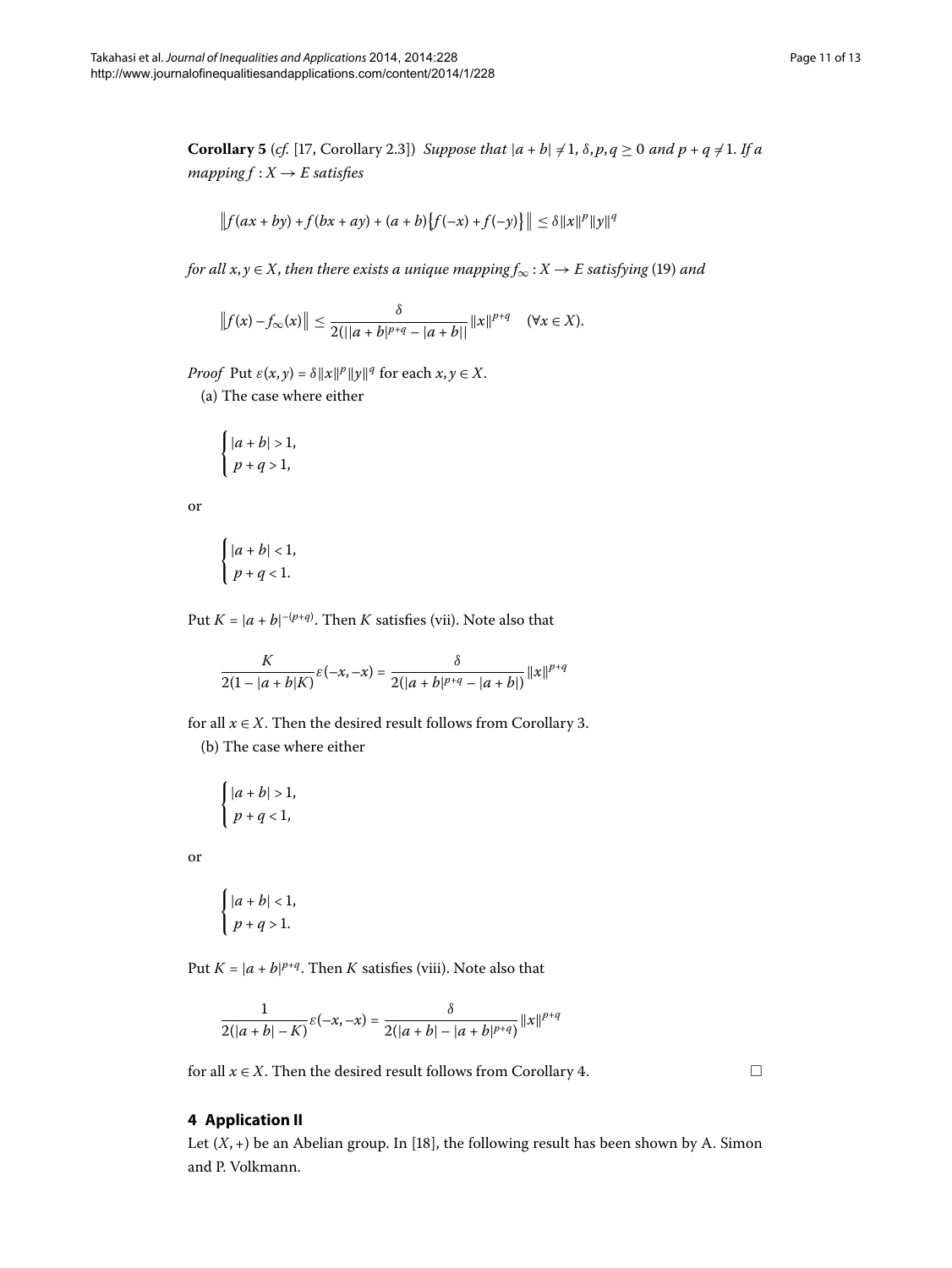<span id="page-11-4"></span>**Lemma B** ([\[](#page-12-11)18, Théorème 1)] *A mapping*  $f : X \to \mathbb{R}$  *satisfies* 

<span id="page-11-1"></span><span id="page-11-0"></span>
$$
\max\{f(x+y), f(x-y)\} = f(x) + f(y) \quad (\forall x, y \in X),\tag{25}
$$

*if and only if f*(*x*) =  $|\pi(x)|$  ( $\forall x \in X$ ) *for some additive function*  $\pi : X \to \mathbb{R}$ .

In this section, we deal with the Ulam type stability problem for Equation [\(](#page-11-0)25). Put  $x \circ y =$ *x* + *y* and *x*  $\ast$  *y* = *x* – *y* for each *x*, *y*  $\in$  *X*. Moreover, put *s*  $\diamond$  *t* = *s* + *t* and *s*  $\star$  *t* = max{*s*, *t*} for each  $s, t \in \mathbb{R}$ . Then (25[\)](#page-2-0) changes into (2). Also we can easily see that the square operation  $\tilde{\sigma}$  :  $x \mapsto x \circ x$  is endomorphic with respect to  $\circ$  and  $*$  and that the square operator  $s \mapsto$ *s* ◇ *s* is automorphic with respect to ◇ and  $\star$ . Denote by  $\tilde{\tau}$  the inverse mapping of this automorphism. In this case, it is obvious that  $\tilde{\tau}(s) = \frac{1}{2}s$  for each  $s \in \mathbb{R}$  and hence  $\gamma_{\tilde{\tau}} = 1/2$ .

Now let  $\varepsilon$  be a nonnegative constant and suppose that  $f : X \to \mathbb{R}$  satisfies

<span id="page-11-3"></span><span id="page-11-2"></span>
$$
\left|\max\{f(x+y), f(x-y)\}-\{f(x)+f(y)\}\right|\leq \varepsilon \quad (\forall x, y \in X). \tag{26}
$$

Putting  $x = y = 0$  in (26), we obtain

$$
\left|f(0)\right| \leq \varepsilon. \tag{27}
$$

Also, putting  $x = y$  in (26[\)](#page-11-1), we obtain

$$
-\varepsilon + f(0) \le -\varepsilon + \max\{f(x+x), f(0)\} \le 2f(x) \quad (\forall x \in X). \tag{28}
$$

Combining  $(27)$  $(27)$  and  $(28)$ , we obtain

$$
-\varepsilon \le f(x) \quad (\forall x \in X). \tag{29}
$$

Put  $\delta = 2\varepsilon$ . By (27[\)](#page-11-2) and (28), we obtain

 $0 \leq \max\{f(x+x), f(0)\} - f(x+x) \leq \varepsilon + \varepsilon = \delta \quad (\forall x \in X),$ 

and hence (12[\)](#page-5-2) holds. Moreover, note that  $\alpha_{\tilde{\sigma},\varepsilon} = \beta_{\tilde{\sigma},\delta} = 1$  since  $\varepsilon$  and  $\delta$  are constant. Then Lemma [B](#page-11-4) and Theorem 2 easily imply the following.

**Corollary 6** Let *X* be an Abelian group and  $\varepsilon$  a nonnegative constant. If  $f : X \to \mathbb{R}$  satisfies (26), *then there exists an additive mapping*  $\pi : X \to \mathbb{R}$  *such that* 

$$
\big|f(x)-\big|\pi(x)\big|\big|\leq 3\varepsilon\quad(\forall x\in X).
$$

For the related results, see  $[19, 20]$  $[19, 20]$ .

#### **Competing interests**

The authors declare that they have no competing interests.

#### **Authors' contributions**

All authors contributed equally to this paper. They read and approved the final manuscript.